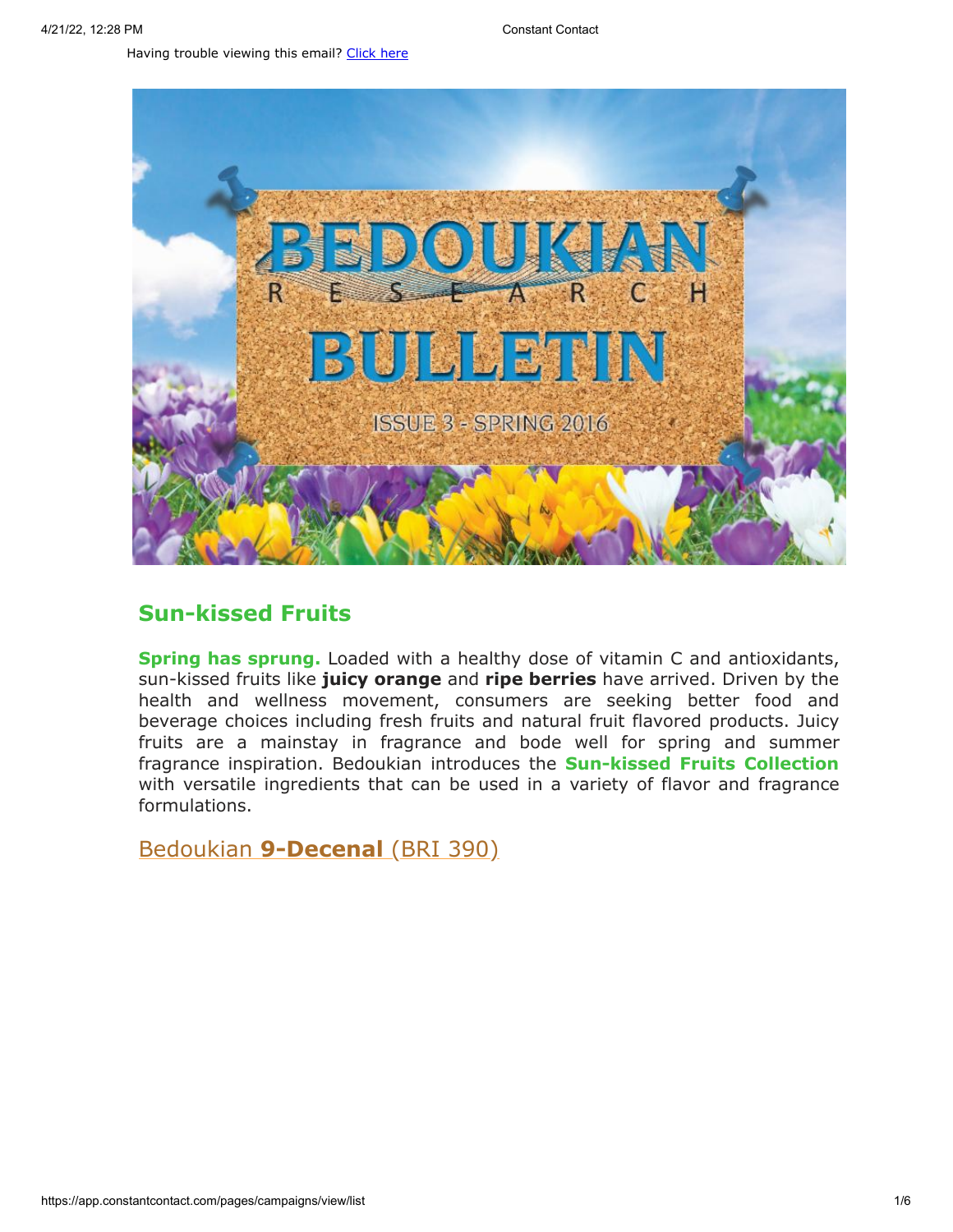

**Orange** was reported as a top-selling flavor in 2015 and according to Beverage Industry's 2016 Product Development Survey, 57% of respondents used orange as part of their formulations. From beverages to snacks, orange is a staple flavor among U.S. consumers. There are a variety of orange flavor profiles and emerging flavors include **blood orange**, **mandarin** and **tangerine**.

There has been a flood of activity in orange flavored waters such as **Aquafina Sparkling Orange Grapefruit**, **Sparkling Avitae Mandarin Passion Fruit**, **Sparkling Ice Essence of Tangerine Water**, **Suja Pressed Probiotic Orange Ginger Pineapple Water** and **VOSS Tangerine Lemongrass**. **Red Bull's** newest variant is **Orange Edition**, which offers "the taste of tangerine" and **Raspberry Blood Orange** joins the **Bolthouse Farms'** lineup. Inspired by soda flavors, **Pop-Tarts Frosted Crush Orange** features a "citrus-flavored filling [that] will tingle your taste buds with its sweet white frosting and orange string icing." Following the healthconscious trend, **Clif Bar & Company** introduced the **CLIF Kid Zbar Fruit + Veggie Awesome Orange** (carrot, mango and orange) while **Noosa Yoghurt** launched a limited **Blood Orange** flavor.

In fragrance, orange is also an inspirational ingredient. **DKNY Be Delicious Citrus Pulse** is housed in an orange glass bottle and highlights nectarine, tangerine, passion fruit, jasmine, frangipani, magnolia, musk and wood notes. **Korres Bellflower Tangerine Pink Pepper** is new and available in multiple products. Earlier this year, **Victoria's Secret** launched a **Citrus Trend Collection** in **Citrus Pink Pummelo**, **Lime Blossom**, **Amber Mandarin** and **Lemon Iris** scents.

**DID YOU KNOW? 9-Decenal is one of Bedoukian's newest products. It provides significant lift to citrus formulations, and is used to capture the citrus peel notes of orange and grapefruit.**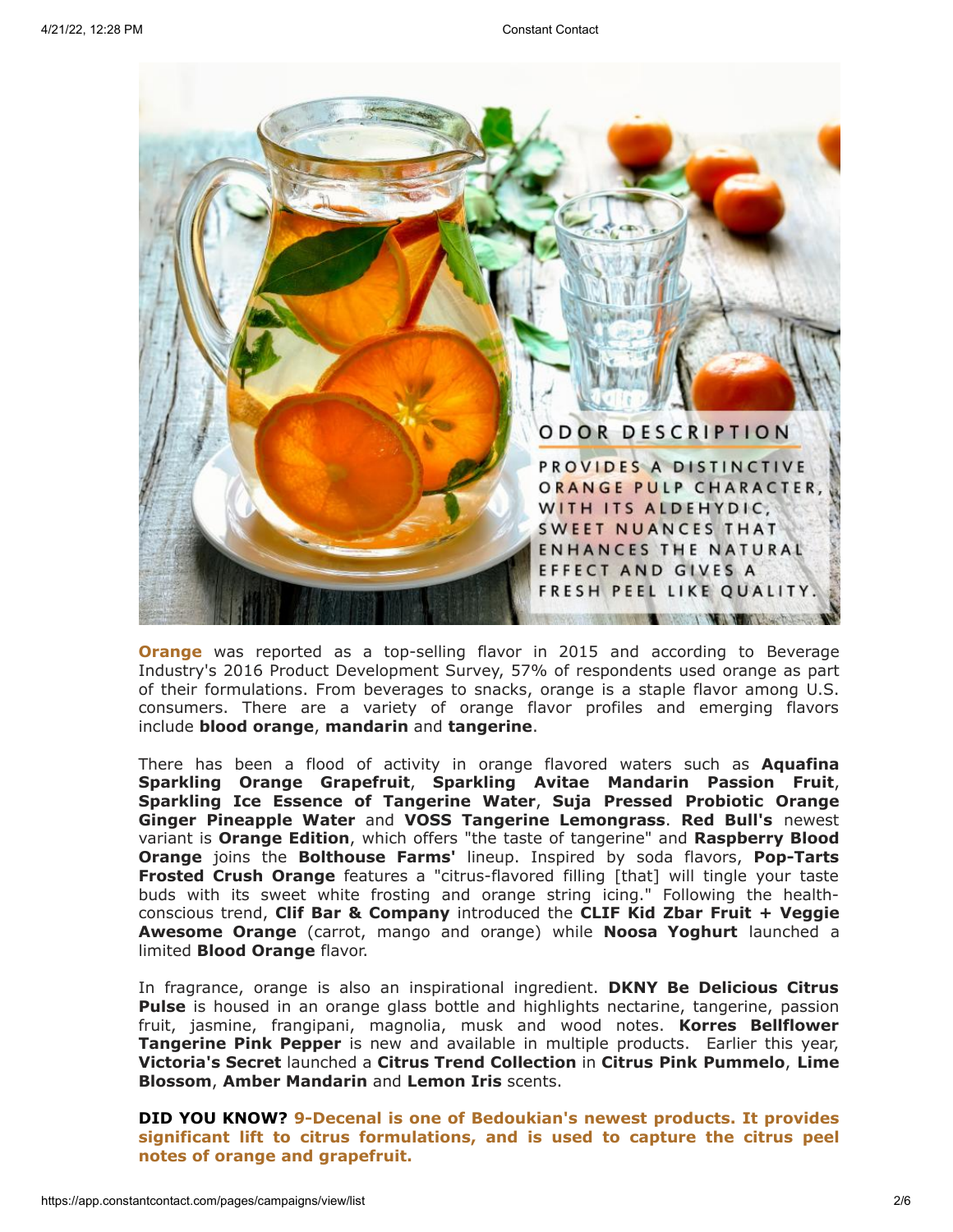**Juice up your formulations with our latest ingredient!**

### **[CLICK](mailto:customerservice@bedoukian.com?subject=Bedoukian%20Bulletin%20-%20Spring%202016&body=Hello%2C%0A%0AI%20would%20like%20to%20request%20free%20samples%20of%20each%20product%20advertised%20in%20the%20Spring%202016%20Bedoukian%20Bulletin!) HERE FOR A SAMPLE**

## Bedoukian **[Dihydro Alpha Ionone](http://search.bedoukian.com/flavorfragrance/ff_product.asp?method=POP&id=468)** (BRI 468)



When it comes to flavors and fragrances, **berry** and **mixed berry** combinations are wildly popular. According to Beverage Industry's 2016 Product Development Survey, 75% of respondents reported using berry flavors in their 2015 new products. **Raspberry** was the most popular berry flavor with 74% of survey-takers using it. Other popular berry flavors included **blueberry** (42%), **blackberry** (39%) and **berry** (37%).

Berry is used across a variety of food and beverage applications. Two of **IZZE's** three new sparkling flavored waters feature berries - **Raspberry Watermelon** and **Blackberry Pear** while **Powerade** recently added **Twisted Blackberry** to its collection. **Boldly Blue & Blackberry** joined **Stur**, the natural water enhancer line. **Sonic** introduced **Frozen Blue Raspberry Lemonade** and **Raspberry Pomegranate** is one of three flavors offered in **Modern Pop's** new frozen fruit bar selection. **Häagen-Dazs** and **Liberty London** collaborated and launched **Lychee Raspberry Rose**, a limited edition floral-themed ice cream. **Noosa Yoghurt** debuted a limited Colorado-only **Blackberry Serrano** flavor, which combines blackberries and serrano chilies. **Eggo Oats & Berries waffles** are new and available in **Blueberry** and **Mixed Berry** varieties.

On the fragrance side, berries are also well received. **Raspberry & Sweet Mint** is a recent launch from **Bath & Body Works** and the company is bringing back its discontinued iconic **Sun-Ripened Raspberry** scent. **Very Berry** and **Pomegranate Acai Berry** are two of four new **Zest Fruitboost** shower gel scents. In air care, **Glade** introduced **Radiant Berries** in multiple air care applications and a 2 in 1 **Radiant Berries & Wild Raspberry** candle.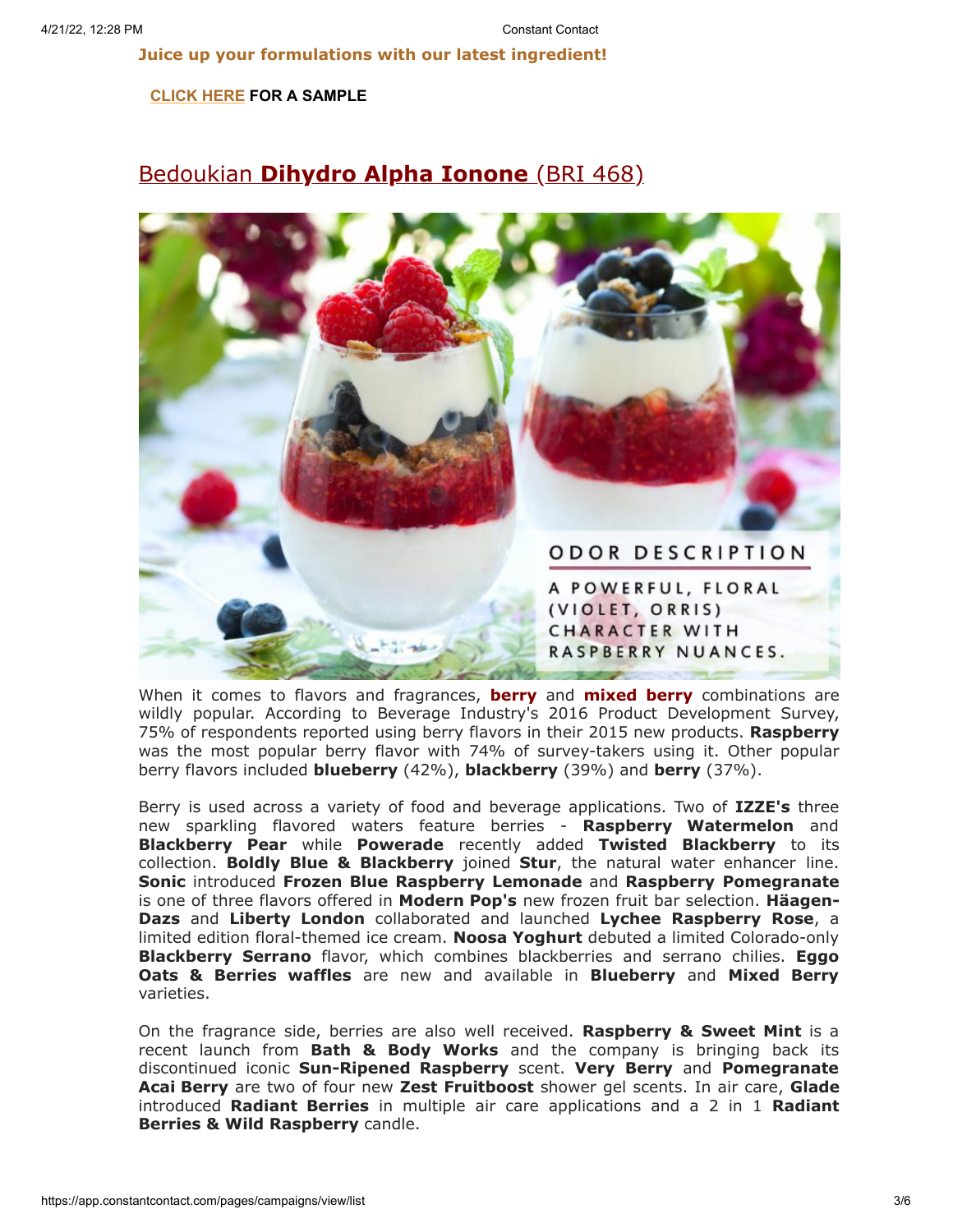**DID YOU KNOW? While it retains the expected ionone character, Dihydro Alpha Ionone has berry nuances that make it fruitier than alpha and beta ionone. It is excellent for adding a new twist to fruity, berry, and floral formulations. At 0.6 PPM, we found that it adds a natural, seedy, ripe effect to raspberry formulations.**

**Need to make your fruity flavors Berrylicious?**

**[CLICK](mailto:customerservice@bedoukian.com?subject=Bedoukian%20Bulletin%20-%20Spring%202016&body=Hello%2C%0A%0AI%20would%20like%20to%20request%20free%20samples%20of%20each%20product%20advertised%20in%20the%20Spring%202016%20Bedoukian%20Bulletin!) HERE FOR A SAMPLE**

### **Classic Florals with a Modern Twist**

Delicate blossoming **green and white florals** are key components to the perfumers' palette. Contemporary sun warmed petals of leafy violet and aromatic jasmine are scenting the spring and summer season. Bedoukian introduces the **Classic Florals with a Modern Twist Collection** with versatile ingredients that can be used in a variety of fragrance and flavor formulations.

# Bedoukian **[Vionil](http://search.bedoukian.com/flavorfragrance/ff_product.asp?method=POP&id=640DPG)** (BRI 640DPG)



**Violet** is a classic floral known for having green, sweet, powdery and woody nuances. Its vibrant color and olfactive profile has inspired recent modern fine fragrance interpretations. **Emporio Armani Diamonds Violet**, **Eric Buterbaugh Fragile Violet**, **Lush Kerbside Violet**, **Marc Jacobs Violet** and **Victoria's Secret Rose Violet** are examples of recent launches. **Lafco New York** features a **Violet & Amber Wood** collection.

**DID YOU KNOW? As a nitrile, Vionil is incredibly stable. It is useful in many harsher bases where aldehydes are not applicable. It is amazingly powerful and**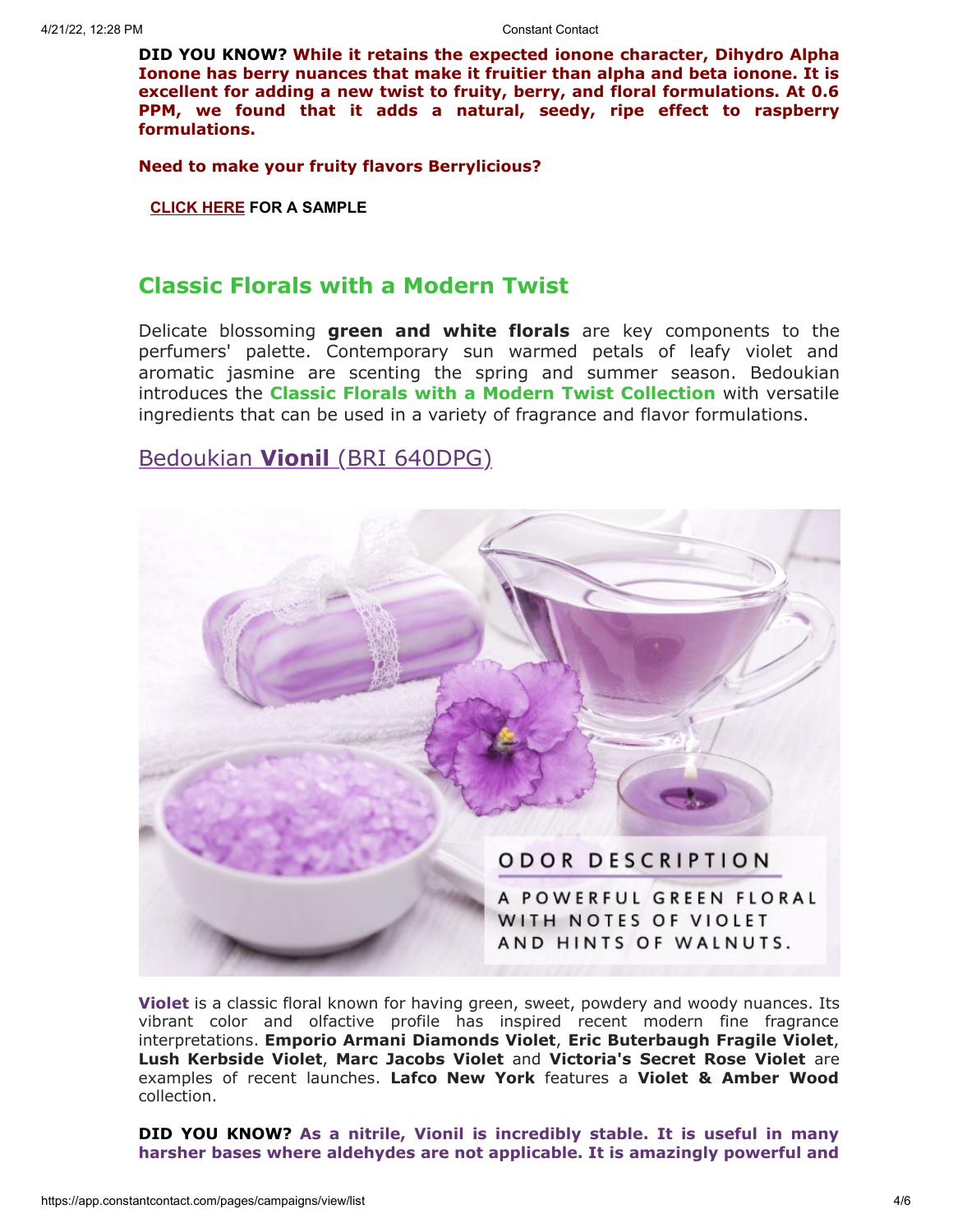**long-lasting, with a tenacity on blotter that is longer than 3 days. Vionil is for fragrance use only and is not approved for use in flavors.**

**Looking to make your fragrance blossom?**

**[CLICK](mailto:customerservice@bedoukian.com?subject=Bedoukian%20Bulletin%20-%20Spring%202016&body=Hello%2C%0A%0AI%20would%20like%20to%20request%20free%20samples%20of%20each%20product%20advertised%20in%20the%20Spring%202016%20Bedoukian%20Bulletin!) HERE FOR A SAMPLE**

## [Bedoukian](http://bedoukian.com/products/product.asp?id=410) **[Lactone of cis Jasmone](http://search.bedoukian.com/flavorfragrance/ff_product.asp?method=POP&id=411)** (BRI 411)



**Jasmine** is a timeless white floral often used in the composition of fine fragrances, particularly in the heart/middle note. Clean and contemporary jasmine interpretations are blooming. **Bath & Body Works** launched a **Seaside Pink Jasmine** scent in its signature collection while Sydney-based **Grandiflora** introduced **Madagascan Jasmine EDP** last year. **Narciso Rodriguez's** new **Narciso Poudrée** highlights a floral combination of Bulgarian rose and white jasmine. In skin and hair care **Marc Anthony** offers a **Deep Repair Aloe Vera Jasmine** range, which uses aloe vera juice and fresh jasmine extract.

In flavors, jasmine is most common in tea. **Teavana** recently launched a **Jasmine Pearls Citrus Lavender Sage Tea** blend as well as a **Purify tea**, which is a mix of white tea scented with jasmine and orange petals. **Twinings** added **Earl Gray Jasmine tea** to its range. An interesting new beverage is **Fentimans Sparkling Lime & Jasmine**, which is a natural botanical drink marketed as an alternative to alcohol.

**DID YOU KNOW? In addition to its jasmine absolute-like character, Lactone of Cis Jasmone is excellent for adding creaminess to ice cream flavors and can enhance the tropical creaminess in a variety of flavors and fragrances.**

**Want to add a new twist to a timeless classic?**

#### **[CLICK](mailto:customerservice@bedoukian.com?subject=Bedoukian%20Bulletin%20-%20Spring%202016&body=Hello%2C%0A%0AI%20would%20like%20to%20request%20free%20samples%20of%20each%20product%20advertised%20in%20the%20Spring%202016%20Bedoukian%20Bulletin!) HERE FOR A SAMPLE**